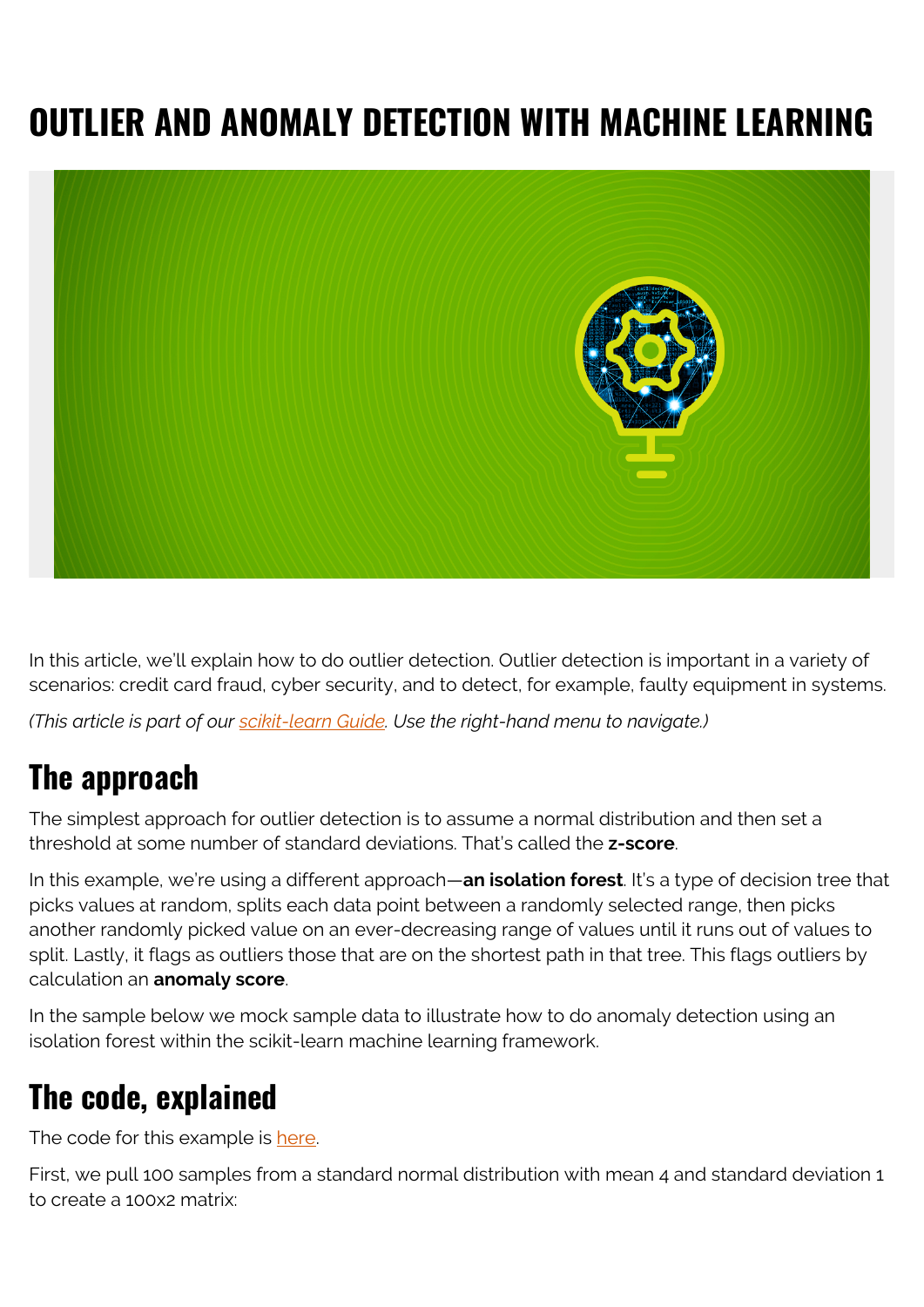train =  $rng.normal(4,1,(100,2))$ 

Now, train that model:

from sklearn.ensemble import IsolationForest

```
clf = IsolationForest(behaviour='new', max_samples=100,
                      random state=rng, contamination='auto')
```
clf.fit(train)

Next, we create another sample.

```
typical = rng.normal(4,1,(100,2))
```
If we print that we see that the values range between 2 and 6. So, we create outliers of values 8 and 1:

 $outliers = np.array($ , ])

Here is the complete code:

```
import numpy as np
import matplotlib.pyplot as plt
from sklearn.ensemble import IsolationForest
rng = np.random.RandomState(20)
train = rng.normal(4,1,(100,2))typical = rng.normal(4,1,(100,2))outliers = np.array(,
])
clf = IsolationForest(behaviour='new', max_samples=100,
                      random state=rng, contamination='auto')
clf.fit(train)
pred train = clf.predict(train)pred test = clf.predict(typical)pred outliers = clf.predict(outliers)
```
Here is a sample of the data. It ranges between above 1 and below 6, so we will mock data above and below 1 and 6, which the algorithm should flag as outliers.

## typical